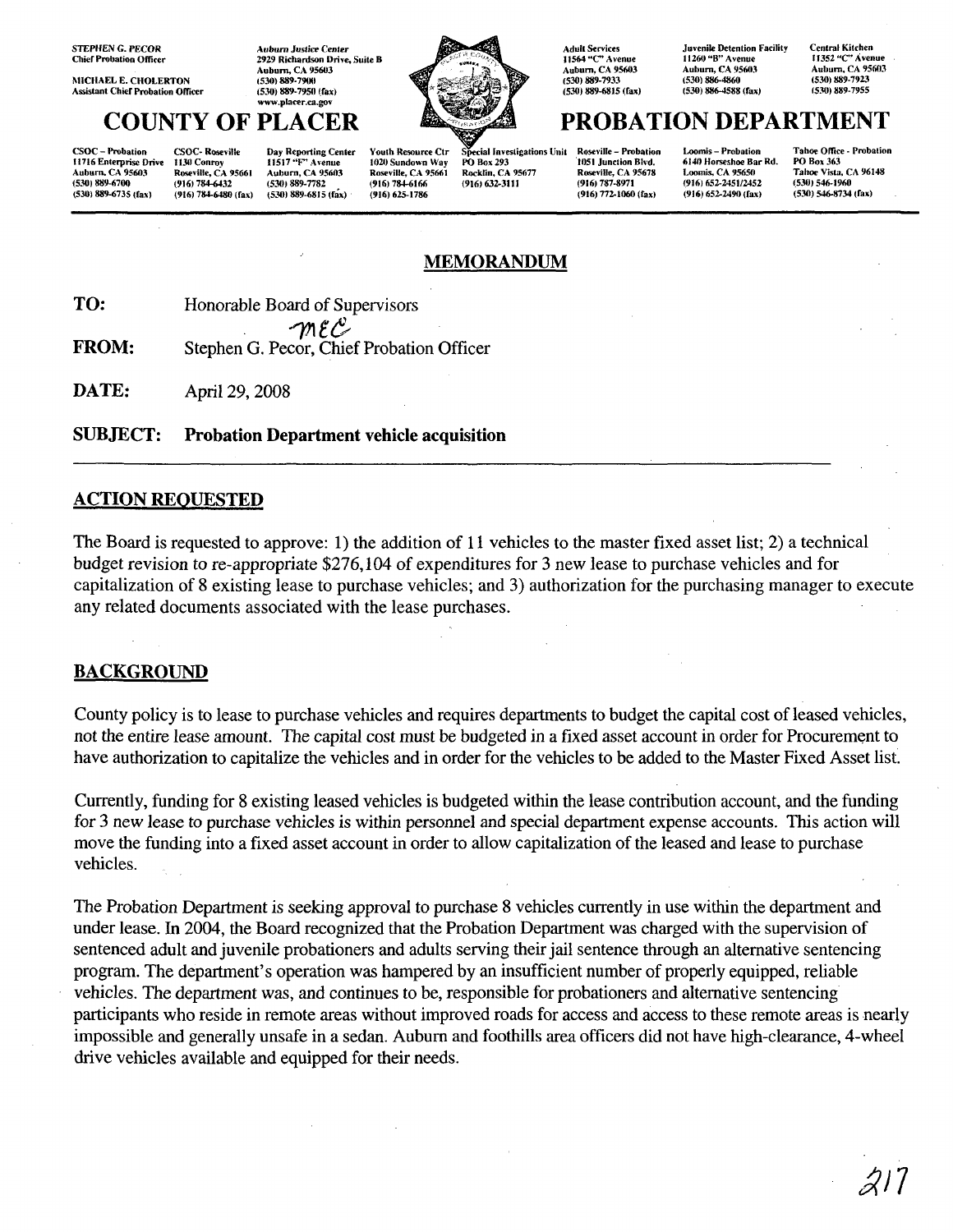Further officers were, and continue to be, required to make extended trips within the state to visit juvenile wards that are placed in group homes. This often results in as many as 6 hours on the road in a day. At times wards and their property must be transported to and from these placements, which creates a need for a larger capacity cargo capability. In 2004, and within County practice at that time, the Board authorized the lease of these 8 vehicles.

The Probation Department and its mission objectives have not changed and the need to maintain vehicles for use by sworn staff in the execution of their duties is essential. The department analyzed available alternatives for providing staff with necessary vehicles including: purchasing new vehicles, entering into new lease to purchase agreements, and purchasing our current lease vehicles rather than returning them to the lease agency. Because the existing vehicles are appropriately equipped with specialized law enforcement equipment, the department determined that the most cost effective solution is to purchase the vehicles currently in use with the department. The monies to do this are available in our lease line item and we would like to re-appropriate these monies into the appropriate fixed asset account.

In addition to the purchase of 8 leased vehicles, Probation would like to acquire 3 new lease to purchase vehicles. One vehicle is for the department head based on his option to take home an assigned county vehicle pursuant to Chapter 2 of the Administrative Rules. The other 2 vehicles are in support of the DUI task force which is grant funded by the Office of Traffic Safety. These vehicles would be used by probation officers in DUI enforcement activities, including: participating in probation searches, DUI checkpoint activities and other enforcement actions as necessary throughout theCounty. The monies to do this are currently budgeted as a special department expense and need to be re-appropriated into the fixed asset account.

In order to provide the mechanism for these lease to purchase vehicles to be capitalized per County policy and for the vehicles to be added to the master fixed asset list, this action is hereby requested.

#### **FISCAL IMPACT**

This technical revision represents a re-appropriation of expenses within the current budget only. Accordingly, appropriation of the funds to pay for this equipment will not have any additional net fiscal impact on the General Fund beyond the currently approved budget.